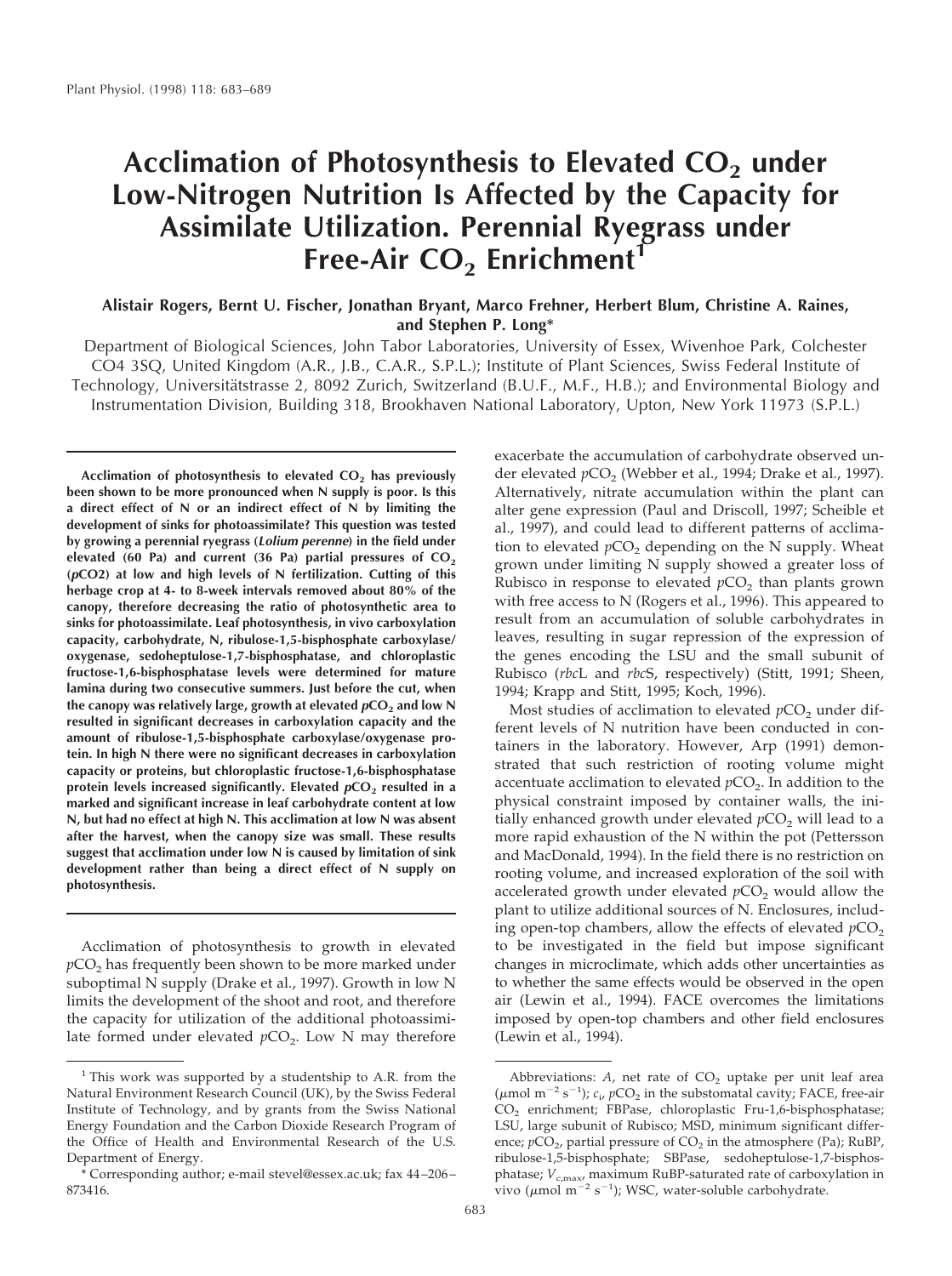We have taken the unique opportunity provided by the FACE experiment on farmland at Eschikon, Switzerland (Zanetti et al., 1996) to examine in open-field conditions the hypotheses that acclimation to elevated  $pCO<sub>2</sub>$  is accentuated in low N, and that this in turn is an indirect effect resulting from N limitation of the development of sinks for photoassimilate. In this FACE experiment the perennial ryegrass *Lolium perenne* L. has been managed as a frequently cut herbage crop at low- and high-N supplies and at elevated and current  $pCO<sub>2</sub>$ . *L. perenne* is a major  $C<sub>3</sub>$ pasture grass of Western Europe that has evolved under grazing conditions and is therefore adapted to survive periodic partial defoliation. Cutting will abruptly decrease the ratio of source, i.e. photosynthetic tissues, to sinks for photoassimilates, and in addition will lead to an increased demand for carbohydrate in shoot regrowth. Therefore, if increased acclimation of photosynthesis to elevated  $pCO<sub>2</sub>$ under low N results because sink development is limited by N supply, then in *L. perenne* cutting should alleviate acclimation. This study is the first, to our knowledge, to test the effects of manipulating the source-sink balance on photosynthetic acclimation to elevated  $pCO<sub>2</sub>$  in open-field conditions.

## **MATERIALS AND METHODS**

#### **Plants, Growth Conditions, and Experimental Design**

Swards of the perennial ryegrass *Lolium perenne* L. (cv Bastion) were planted according to a split plot, randomized design in three blocks, with each block including an elevated  $pCO<sub>2</sub>$  ring and an equivalent ring in the current ambient  $pCO<sub>2</sub>$  of approximately 36 Pa. FACE elevated  $pCO<sub>2</sub>$  to 60 Pa in each treatment ring. Fumigation began in 1993 and  $pCO<sub>2</sub>$  was maintained at 60  $\pm$  6 Pa for 92% of the total fumigation time (Zanetti et al., 1996). Within each ring, *L. perenne* was grown in monoculture at both low and high levels of N application as  $NH<sub>4</sub>HO<sub>3</sub>$ ; 140 and 560 kg N/hectare, respectively. The swards were cut eight times between April and November each year (Hebeisen et al., 1997). *L. perenne* was cut to a height of 4 cm above ground level. In June, 1994, laminae were sampled the day before the sward was cut and again 7 d later for carbohydrate, N, and protein analysis. Gas-exchange measurements were made in parallel with sampling. In 1995, the sampling procedure was changed to rule out any possibility of a confounding effect of separation of the before- and afterharvest samples in time. One-half of the plot was cut and the other was left uncut. Samples for protein, N, and carbohydrate analysis, and measurements of gas exchange were then made on cut and uncut halves of the plots on the same days. To ensure a similar developmental age, all samples were taken from vegetative tillers and measurements were made on the laminae at about 5 cm from the point of emergence from the pseudostem. Samples for carbohydrate and protein analysis were frozen immediately in liquid  $N_2$  and stored at  $-80^{\circ}$ C.

#### **Photosynthetic Gas Exchange**

Leaf gas-exchange measurements were made using an open gas-exchange system incorporating a  $CO<sub>2</sub>/water$  vapor IR gas analyzer (version 1.4., CIRAS 1, PP Systems, Hitchin, UK, or version LCA4, ADC, Ltd., Hoddesdon, UK) and a leaf cuvette (PLC version, PP Systems). These systems were calibrated with known water vapor concentrations provided by a water vapor generator (type WG-600, Analytical Development Co., Hoddesden, UK) and with  $CO<sub>2</sub>$  calibration gas at 60.5 Pa  $pCO<sub>2</sub>$  (27548-type 30L, Carbagas, Swiss Calibration, Zurich, Switzerland). The derived gas-exchange parameters *A* and *c*<sup>i</sup> were calculated according to the method of von Caemmerer and Farquhar (1981). Projected leaf area was estimated by measuring leaf width and then calculating the area from the chamber diameter. Leaf  $CO<sub>2</sub>$  uptake in situ was measured for 2 h on either side of solar noon. Within each plot of each  $pCO_2 \times N$  combination, measurements were made of five leaves starting at 11 am, and the cycle was repeated three times until 3 pm. Mean rates of  $CO<sub>2</sub>$  uptake were therefore based on 45 measurements for each  $pCO_2 \times N$  treatment.

The response of  $A$  to variation in  $c_i$  was determined for two to four leaves per treatment per ring. A stabilized quartz-iodide light source was clipped over the leaf chamber to provide uniform, near-saturating PPFDs  $(750 \mu mol)$  $m^{-2}$  s<sup>-1</sup>). A stabilized 12-V direct current power supply ensured a constant photon flux for up to 8 h. Measurements were taken before 1 pm and/or were limited to overcast days to minimize the possibility of feedback inhibition of photosynthesis due to carbohydrate accumulation and cytosolic Pi limitation.  $V_{c,\text{max}}$  and  $J_{\text{max}}$  (light-saturated potential rate of electron transport  $\left[\mu$ mol m<sup>-2</sup> s<sup>-1</sup>]) were the key variables determining in vivo Rubisco activity and maximum capacity for RuBP regeneration, respectively. These were calculated by fitting the equations of Farquhar et al. (1980) and Evans and Farquhar (1991), following the procedure of Wullschleger (1993). Because temperature varied significantly between measurements, all estimates of  $V_{c,\text{max}}$ and  $J_{\text{max}}$  were corrected to 25°C, following the equations of McMurtrie and Wang (1993).

## **Carbohydrate Analysis**

WSCs were extracted as described in Fischer et al. (1997). The 1994 samples were analyzed using an anthrone/sulfuric acid method modified from Deriaz (1961) and optimized for the simultaneous determination of Glc and Fru. The 1995 samples were analyzed by the similar phenolsulfuric acid technique as described by Dubois et al. (1956).

# **Protein Isolation, Western Blotting, Immunodetection, and Quantification**

Frozen leaf segments were powdered in liquid  $N_2$  with a mortar and pestle. Total protein was extracted with 10% (w/v) TCA in acetone with 0.07% (v/v)  $\beta$ -mercaptoethanol as described by Damerval et al. (1986), followed by three washes in acetone with 0.07% ( $v/v$ )  $\beta$ -mercaptoethanol. The resulting dried protein pellet was solubilized in 62 mm Tris,  $2\%$  (w/v) SDS, 65 mm DTT, and  $10\%$  (v/v) glycerol, pH 6.8. To avoid interference from this solubilization buffer, the protein in a subsample was precipitated with 5% (w/v) TCA, washed in acetone, and resuspended in 0.1 m NaOH prior to determination of the protein content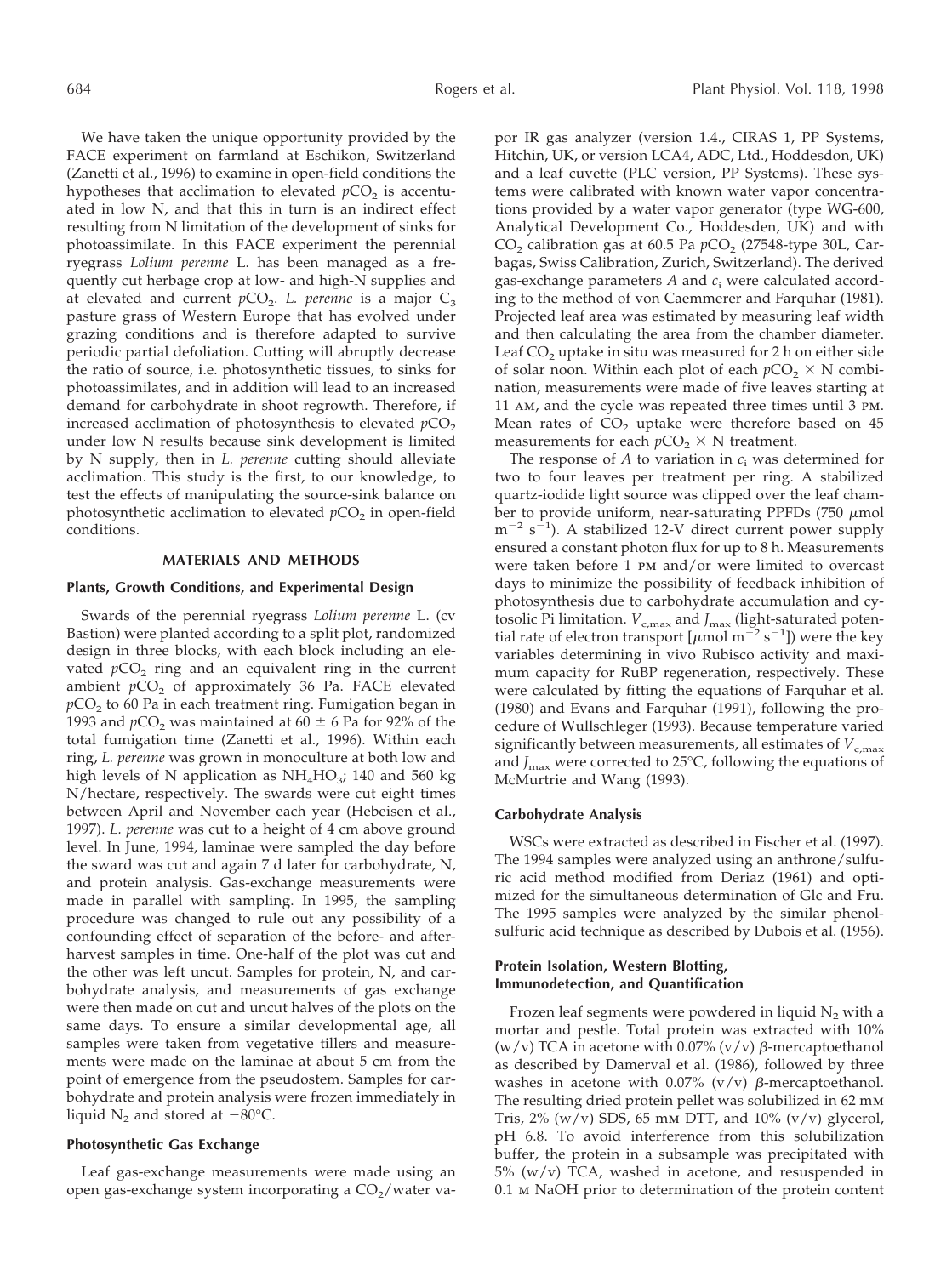(detergent-compatible microplate protein assay, Bio-Rad). Samples were loaded on an equal-protein basis and resolved on 15% SDS-polyacrylamide gels and electroblotted onto a PVDF membrane (Immobilon-P, Millipore; Trans-Blot, Bio-Rad). The western blots were blocked with 30 g  $L^{-1}$  fat-free, dried milk prior to probing with antibodies raised against Rubisco holoenzyme, FBPase, and SBPase, all from wheat. After washing in PBS in the presence of a mild detergent (0.0005% [v/v] Tween 20), blots were probed with the secondary antibody, a sheep anti-rabbit IgG, horseradish peroxidase conjugate (Serotec Ltd., Oxford, UK). Specific proteins were detected with enhanced chemiluminesence immunodetection (Amersham). Quantification of the individual enhanced chemiluminescence signals was performed from two-dimensional densitometric scanning of the film using a computer-controlled laserscanning densitometer (model 300A, Molecular Dynamics, Sunnyvale, CA). Because of the nonproportional solubilization step in the preparation of protein samples for SDS-PAGE, determination of protein content per unit leaf area required a separate protein assay. A subsample of the lyophilized TCA protein precipitate was dissolved in 0.1 m NaOH prior to determination of protein content (detergent-compatible microplate protein assay, Bio-Rad).

#### **Leaf N Content**

On completion of gas-exchange measurements, leaf segments were cut and dried to constant weight at 80°C. Each individual leaf sample was ground to a fine powder, and total leaf N was determined by combustion and then thermal conductivity separation in an elemental analyzer (PE 2400 series II CHNS/O Analyzer, Perkin-Elmer). The analyzer was previously calibrated with acetanilide standards (Perkin-Elmer).

#### **Statistical Analyses**

Differences in  $V_{c,\text{max}}$ , WSC, and N were examined by analysis of variance (version 5.04, Systat, Inc., Evanston, IL) using  $P = 0.05$  as the level of significance. The data were analyzed as a split-split block design with  $pCO<sub>2</sub>$  and block as the main effects and N and cut as split-block factors (Mead et al., 1993). A post hoc Tukey's test was used to examine significant pairwise comparisons. In 1995 no data were collected for the high-N-defoliated treatment. These data were therefore analyzed as two separate analysis of variances: first, analyzing  $pCO_2 \times N$  in the uncut subplots and second, analyzing  $pCO_2 \times$  cutting in the low-N plots. Data were treated as a split-block design, as for the 1994 data. Where significant effects were detected, pairwise comparison of means was by MSD based on Student's *t*-distribution (Mead et al., 1993). For  $pCO<sub>2</sub>$  comparisons of WSC levels and  $V_{c,\text{max}}$  critical values of Student's *t*-distribution for a 1-tailed test were used, since our hypothesis predicts an increase in WSC content and a decrease in  $V_{c,\text{max}}$ . All other comparisons used a two-tailed test, since the direction of change was not hypothesized. Comparisons of the absolute levels of Calvin cycle proteins are only possible within a blot, and not between, because of variation in exposure time, chemiluminescence, and the reaction of an individual protein with its antibody. The resulting ratio of a protein at elevated  $pCO<sub>2</sub>$  to current  $pCO<sub>2</sub>$  was determined within each block. Data were tested for heteroscedasticity, which, when found, was removed by log transformation (Zar, 1984). The means of the blocks, transformed where necessary, were then compared by Student's *t* test.

#### **RESULTS**

Average midday leaf photosynthetic rates were about 35% higher in leaves growing under elevated  $pCO<sub>2</sub>$ , irrespective of N supply or cutting (Fig. 1). A similar increase was observed in 1995 (Hymus, 1995). In 1994 growth at elevated  $pCO<sub>2</sub>$  resulted in a significantly higher WSC content ( $F_{1,2} = 50.7$ ,  $P < 0.05$ ; Fig. 2A). There was a strong interaction between  $pCO_2$  and N (F<sub>1,4</sub> = 39.75, P < 0.05); at low N the soluble carbohydrate content of lamina grown at elevated  $pCO<sub>2</sub>$  was almost double that of leaves grown at current  $pCO<sub>2</sub>$  ( $P < 0.01$  post hoc Tukey's test). Conversely, at high N there was no significant difference between the carbohydrate contents in leaves grown at current and elevated  $pCO<sub>2</sub>$  (Fig. 2). Following cutting, carbohydrate concentration showed a highly significant decline  $(F_{1,8} = 299.8$ ,  $P < 0.01$ ), correlating to the large decrease in the sourceto-sink ratio. The difference in WSC between elevated and current  $pCO_2$ -grown leaves before the cut at low N was absent after the cut (Fig. 2A). A similar pattern was observed when the measurements were repeated in 1995; growth at elevated  $pCO<sub>2</sub>$  and low N resulted in a significantly higher WSC content (MSD,  $P < 0.05$ ; Fig. 2B).

The  $A/c<sub>i</sub>$  response of photosynthesis implied acclimation to elevated  $pCO<sub>2</sub>$ . Before the cut, leaves grown at high  $pCO<sub>2</sub>$  and low N showed a  $V<sub>c,max</sub>$  that was 30% below that of controls ( $P < 0.05$ , post hoc Tukey's test; Fig. 3A), implying a marked decrease in the amount of active Rubisco. In contrast,  $V_{c,max}$  in leaves grown in high N was unaffected by  $pCO<sub>2</sub>$  treatment, whereas  $pCO<sub>2</sub>$  treatment



**Figure 1.** A measurements made for 2 h on either side of solar noon on days with clear skies in June, 1994. Measurements were taken on mature lamina of L. perenne. Plants were grown and measured at current (C; 36 Pa) and at elevated (E; 60 Pa)  $pCO<sub>2</sub>$ . There were two levels of N application; low N (LN; 140 kg hectare<sup>-1</sup>) and high N (HN; 520 kg hectare<sup>-1</sup>). Measurements were made before a harvest (UNCUT) and again 7 d after the canopy was partially defoliated (CUT);  $n = 3$  blocks.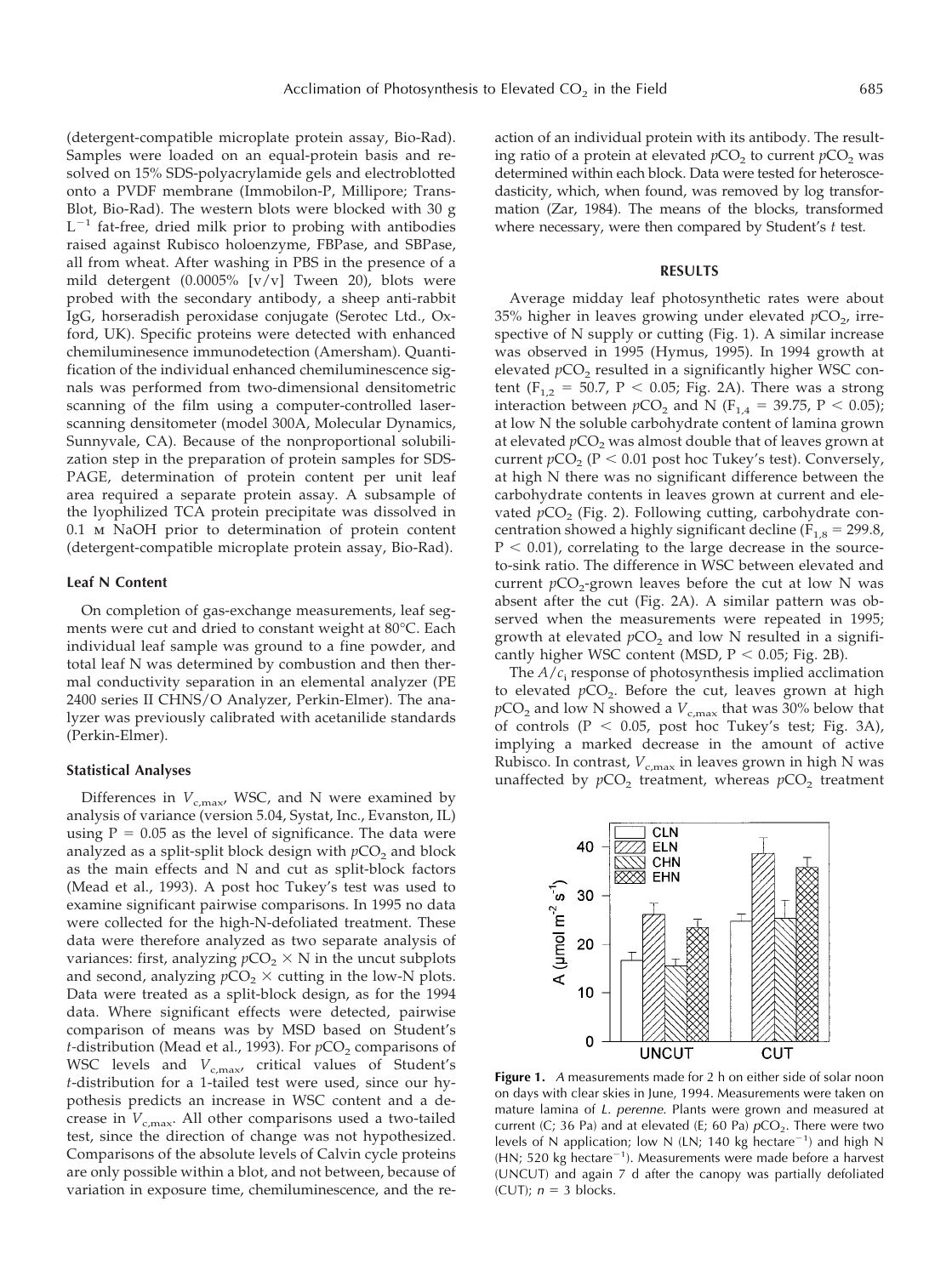

Figure 2. WSC content measured in mature lamina of L. perenne in 1994 (A) and 1995 (B). Treatments and their abbreviations are as in the legend for Figure 1. For 1994, means with a common letter are not significantly different;  $n = 3$  (post hoc Tukey's test; P < 0.05). There was no defoliation experiment at high N in the 1995 season requiring a different method of comparing means. A common letter indicates no significant difference. Statistical comparisons between uncut high-N and cut low-N treatment combinations were not possible for 1995.  $n = 3$  (MSD, P < 0.05). n.d., No data.

had no effect on  $V_{c,\text{max}}$  in leaves grown in either N treatment after the cut (Fig. 3A). In 1995 (Fig. 3B), the pattern was repeated, although the decrease in  $V_{c,\text{max}}$  at elevated  $pCO<sub>2</sub>$  and low N was smaller (MSD,  $P < 0.05$ ).

Leaf N content (Fig. 4) and total leaf-protein content  $(F_{1,2} = 0.58, P > 0.05)$  were not significantly decreased by growth at elevated  $pCO<sub>2</sub>$ . In 1994, leaf N contents rose significantly both on a unit leaf-area basis ( $F_{1,4} = 7.72$ ,  $P <$ 0.05) and a dry-mass basis ( $F_{1,4} = 49.17$ ,  $P < 0.01$ ) after the cut in both N treatments; this may have reflected the application of the fertilizer immediately after the cut. This was confirmed in 1995, when N-fertilizer application was withheld until completion of the measurements and there was no significant rise in leaf N content following cutting of plants grown at elevated  $pCO<sub>2</sub>$  (Fig. 4, C and D). There was no significant effect of N treatment ( $F_{1,8} = 3.21$ , P > 0.05) or the cut ( $F_{1,2} = 5.35$ ,  $P > 0.05$ ) on total leaf-protein content. Rubisco large subunit showed a significant (Student's  $t$  test,  $P < 0.05$ ) decrease in leaves grown at elevated  $pCO<sub>2</sub>$  and low N prior to the cut (Figs. 5 and 6A) and corresponding to the significant increase in WSC. This appeared to be a selective effect upon Rubisco content, as there were no significant decreases in the amounts of two other Calvin cycle enzymes, FBPase and SBPase (Fig. 5). In high N before the cut and at high and low N after the cut, there were no significant decreases in Rubisco due to elevated  $pCO<sub>2</sub>$  (Figs. 5 and 6, A and B). However, at high N before the cut there was a significant increase in the FBPase protein levels (Student's  $t$  test,  $P < 0.05$ ) (Fig. 5 and 6A), a pattern repeated in 1995 (Fig. 5 and 6D).

#### **DISCUSSION**

Our results showed clearly that significant acclimation in *L. perenne* grown in open-field conditions at elevated  $pCO<sub>2</sub>$ was absent when N supply was high and when plants grown with a low-N supply were partially defoliated to lower the source-to-sink ratio. In addition, our results lend further support to the hypothesis that acclimation of photosynthesis to growth at elevated  $pCO<sub>2</sub>$  at low N is an indirect effect resulting from N limitation of the development of sinks for photoassimilate.

Although acclimation decreased Rubisco content by about 25% (Figs. 5 and 6) and  $V_{c,\text{max}}$  by 30% (Fig. 2) in the low-N treatment prior to cutting, the stimulation of leaf photosynthesis by elevated  $pCO<sub>2</sub>$  was similar to that of controls (Fig. 1). This may be explained by the shift in metabolic control away from Rubisco limitation as  $pCO<sub>2</sub>$  is increased. For leaves grown at the current ambient  $pCO<sub>2</sub>$ the  $A/c$  response showed that the inflection between Rubisco and RuBP limitation occurred at a  $pCO<sub>2</sub>$  of about 30 Pa, just above the  $c_i$  obtained in the current atmosphere (data not shown). This suggests that the amount of Rubisco was just sufficient to support the observed rate of lightsaturated photosynthesis in the current atmosphere. Fol-



Figure 3.  $V_{c,max}$  measurements determined in parallel with the measurements as described in Figure 2, for 1994 (A) and 1995 (B). Treatments and their abbreviations are as in the legend for Figure 1. Letters above bars are described in the legend for Figure 2. n.d., No data.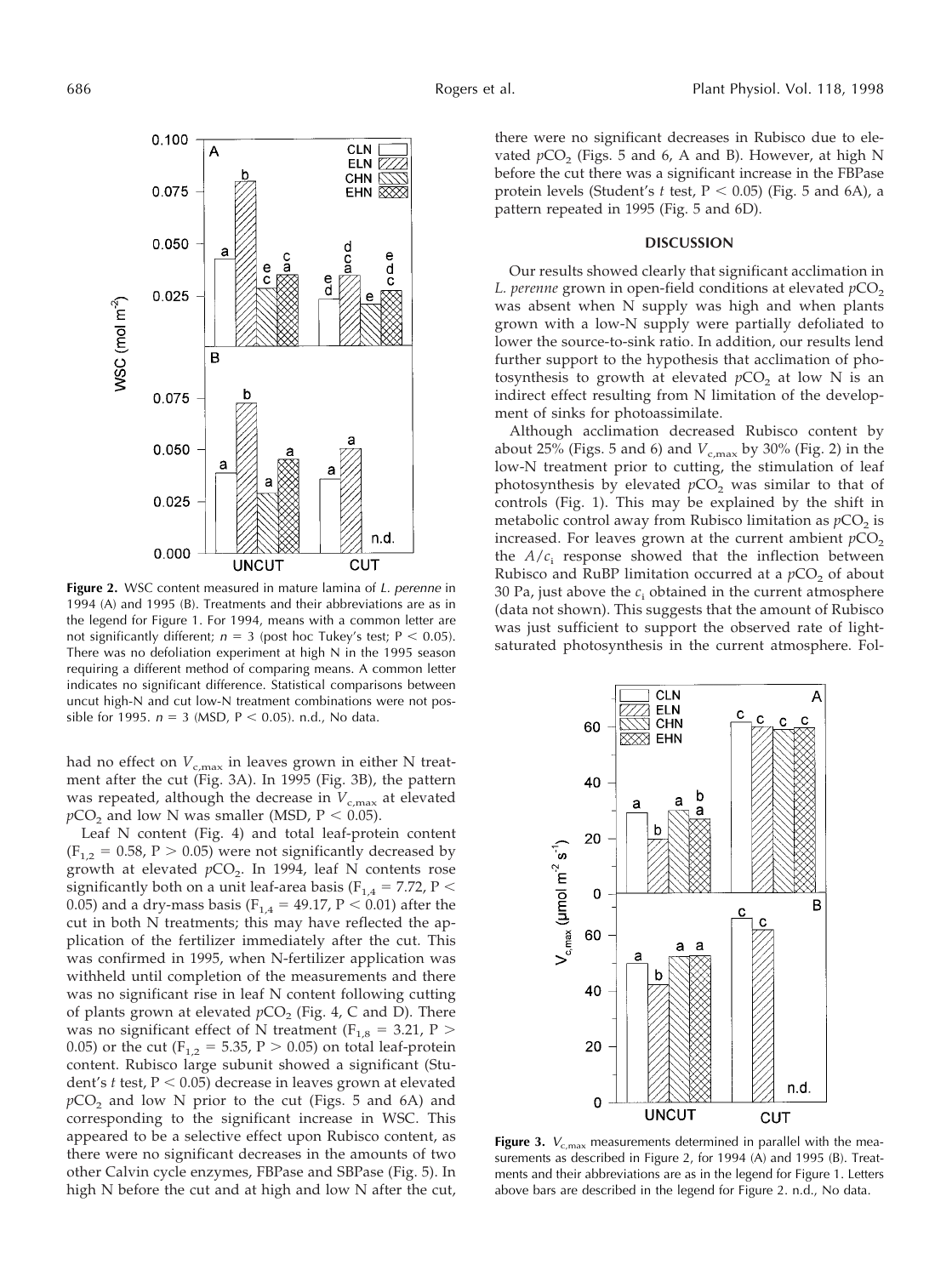



**Figure 4.** Leaf N content of the plants described in the legend for Figure 2 for 1994 (A and B) and 1995 (C and D) expressed on a dry-mass basis (A and C) and a leaf-area basis (B and D). Treatments and their abbreviations are as in the legend for Figure 1. Letters above bars are as described in the legend for Figure 2. n.d., No data.

**Figure 5.** Western blots showing levels of LSU, FBPase, and SBPase. Leaves sampled are as described in the legend for Figure 2. For each N and cutting treatment, proteins extracted from each  $pCO<sub>2</sub>$  treatment and for each replicate block were separated by SDS-PAGE and blotted. Because of variation in exposure time, chemiluminescence, and the reaction of a given protein with its antibody, comparisons are only possible within a blot. This allows for a comparison between  $pCO<sub>2</sub>$  treatments and any N or cutting treatment, but does not allow for a comparison between N and cutting treatments, except when standardized as a proportion of the control, as in Figure 6.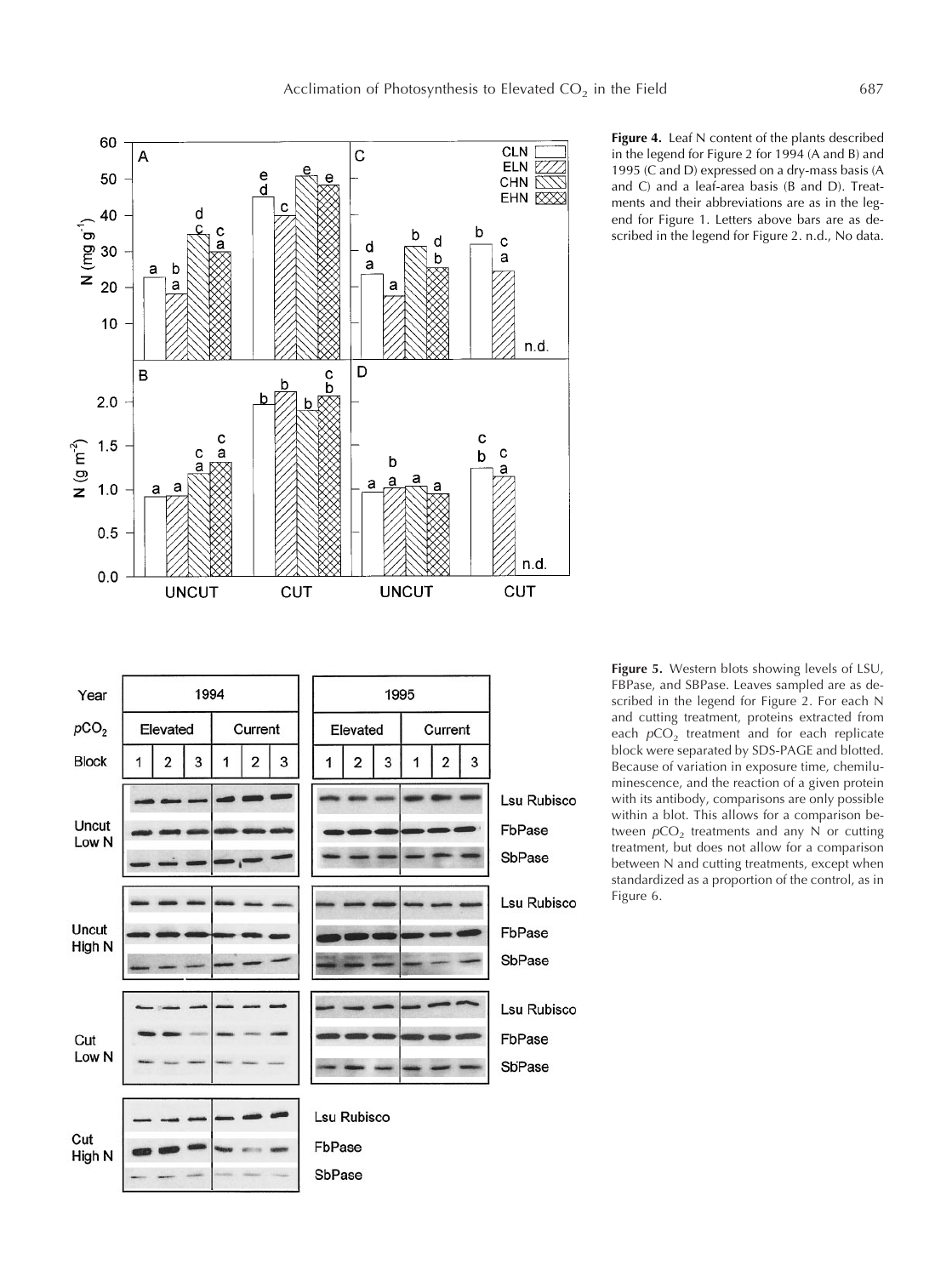**Figure 6.** Levels of LSU, FBPase, and SBPase as a proportion of the quantity at current  $pCO<sub>2</sub>$ controls ( $n = 3$ ). The value for each replicate was the average of three to five repeated western blots. The broken line indicates no difference between elevated/current  $pCO<sub>2</sub>$ . 1994 (A and B) and 1995 (C and D) at low  $N(\Box)$  and high  $N(\blacksquare)$ . There was no defoliation experiment at high N in the 1995 season. \*, Statistically significant at the 0.05 level (t,  $P < 0.05$ ); \*\*, statistically significant at the 0.01 level (t,  $P < 0.01$ ) two-tailed <sup>t</sup> test.



lowing the calculations of Woodrow (1994) these leaves growing under elevated  $pCO<sub>2</sub>$  at the mean measurement temperature of 27°C (Bryant, 1994; Hymus, 1995) would have about a 40% excess of Rubisco. This would mean that under elevated  $pCO<sub>2</sub>$  these leaves could lose  $40\%$  of their Rubisco, yet still maintain a photosynthetic rate at elevated  $pCO<sub>2</sub>$  equal to that of the leaves grown and measured at current  $pCO<sub>2</sub>$ . In this study leaves lost about 25% of their Rubisco when grown at elevated  $pCO<sub>2</sub>$  and low N, yet still showed a stimulation of *A* in the field. These lower Rubisco levels may simply reflect a reallocation of resources away from Rubisco, which is in excess under the current growth conditions. In shifting control away from Rubisco, the rate of photosynthesis becomes limited by the regeneration of RuBP (Woodrow, 1994). FBPase and SBPase are considered to be two potential control points for the regeneration of RuBP (Bassham and Krause, 1969; Woodrow and Berry, 1988; Harrison et al., 1998). Neither of these proteins was decreased by growth at elevated  $pCO<sub>2</sub>$ , even under low-N supply. Optimum use of resources would require a system that would allow a decrease in Rubisco but without loss of capacity for RuBP regeneration (Drake et al., 1997).

Under high N no acclimatory loss of  $V_{c,\text{max}}$  or Rubisco was observed in elevated  $pCO<sub>2</sub>$ , but FBPase protein increased by about 30%. Although this might imply an increase in capacity for RuBP regeneration, this was not evident in any significant increase in the  $CO<sub>2</sub>$ -saturated rate of photosynthesis in these leaves at elevated  $pCO<sub>2</sub>$  (data not shown). However, other studies have shown an increase in the maximum  $CO<sub>2</sub>$ -saturated rate of photosynthesis that would result from an increased capacity for regeneration of RuBP (Wong 1979; Sage et al., 1989; Ziska et al., 1991), which in turn implies increased FBPase activity, together with the other activity increases that would be necessary.

Acclimatory loss of Rubisco and carboxylation capacity with growth in elevated CO<sub>2</sub> have been phenomenologically linked to an increase in carbohydrate content (Webber et al., 1994; Drake et al., 1997). Our results are consistent with the idea that either an increase in carbohydrate content underlies acclimation or that acclimation and an increase in carbohydrate content at elevated  $CO<sub>2</sub>$  share a common cause. The absence of acclimation in plants grown at high N and elevated  $pCO<sub>2</sub>$ , and in plants grown at low N and elevated  $pCO<sub>2</sub>$  when the source-to-sink ratio is low, show that acclimation is neither a direct effect of elevated  $pCO<sub>2</sub>$  nor directly modified by N supply. The results do show that under conditions that would exacerbate carbohydrate accumulation in the leaf, i.e. a high source-to-sink ratio and low N limiting the development of additional sink capacity, acclimation occurs. Carbohydrate repression of gene expression has been suggested as a cause of this pattern (Sheen, 1994). However, this simple model would not explain a loss of Rubisco without the loss of FBPase or SBPase, two other Calvin cycle enzymes whose expression is affected by carbohydrates (Jones et al., 1996). This might be explained if the threshold levels of carbohydrates required to affect expression differ or if amounts are affected posttranslationally. The relation of bulk carbohydrate content to acclimation is further complicated by compartmentalization, i.e. the fact that only a portion of the leaf carbohydrate could be in a compartment that could influence either gene expression or posttranslational processes